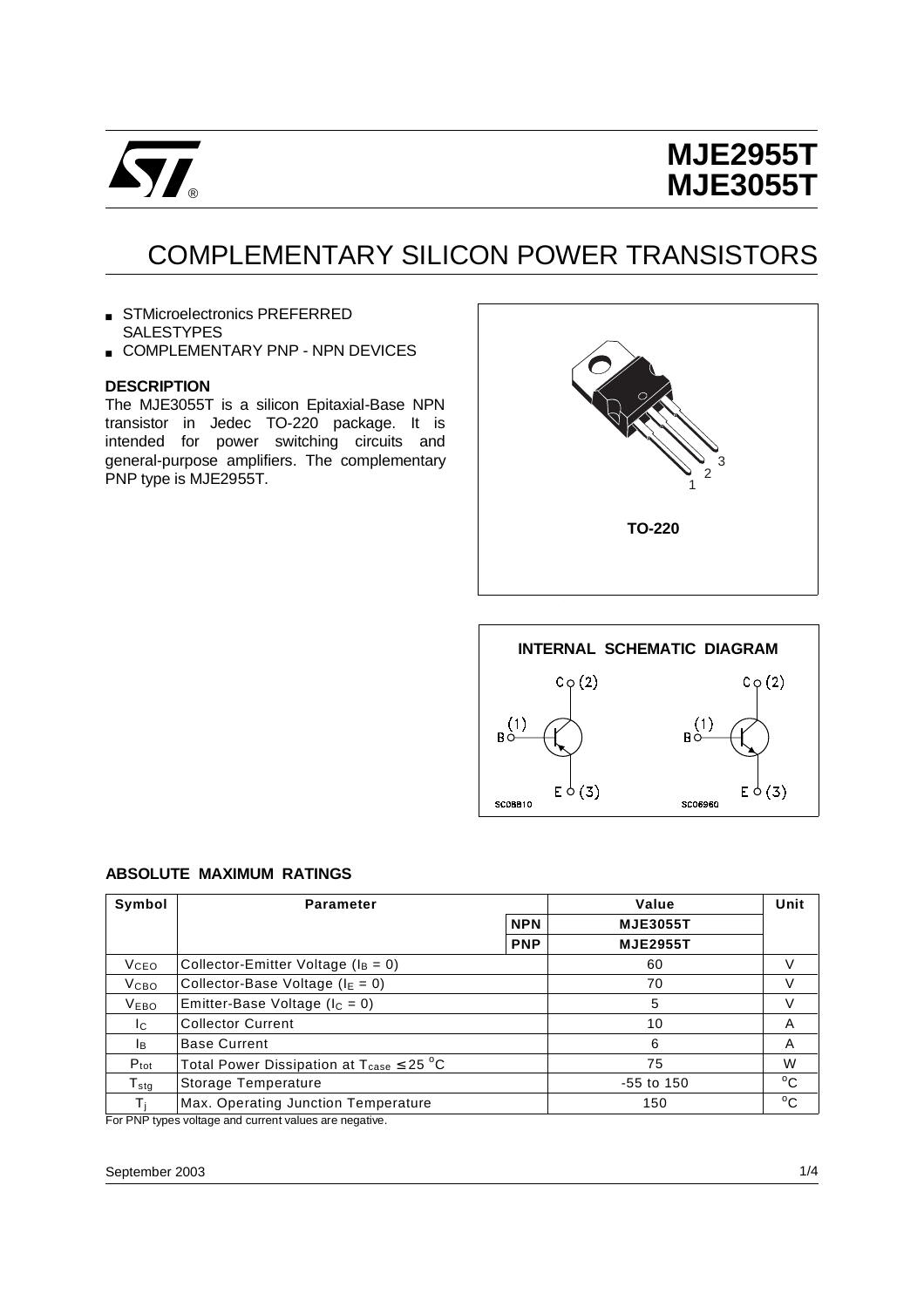## **THERMAL DATA**

| $Rthi - case$ | Thermal Resistance Junction-case |  | Max | .66 | $\rm ^{o}C/W$ |
|---------------|----------------------------------|--|-----|-----|---------------|
|---------------|----------------------------------|--|-----|-----|---------------|

### **ELECTRICAL CHARACTERISTICS**  $(T_{\text{case}} = 25 \text{ °C}$  unless otherwise specified)

| Symbol                  | <b>Parameter</b>                                              | <b>Test Conditions</b>                                       |                                | Min.    | Typ. | Max.     | Unit        |
|-------------------------|---------------------------------------------------------------|--------------------------------------------------------------|--------------------------------|---------|------|----------|-------------|
| I <sub>CEO</sub>        | <b>Collector Cut-off</b><br>Current $(I_B = 0)$               | $V_{CF}$ = 30 V                                              |                                |         |      | 700      | μA          |
| $I_{CEX}$               | <b>Collector Cut-off</b><br>Current ( $V_{BE}$ = 1.5V)        | $V_{CF} = 70 V$<br>$T_{\text{case}} = 150^{\circ}$ C         |                                |         |      | 1<br>5   | mA<br>mA    |
| I <sub>CBO</sub>        | Collector Cut-off<br>Current ( $I_E = 0$ )                    | $V_{\text{CBO}} = 70 V$<br>$T_{\text{case}} = 150^{\circ}$ C |                                |         |      | 1<br>10  | mA<br>mA    |
| <b>LEBO</b>             | <b>Emitter Cut-off Current</b><br>$(I_C = 0)$                 | $VEBO = 5 V$                                                 |                                |         |      | 5        | mA          |
| $V_{\text{CEO(sus)}}$ * | Collector-Emitter<br><b>Sustaining Voltage</b><br>$(I_B = 0)$ | $IC = 200 mA$                                                |                                | 60      |      |          | $\vee$      |
| $VCE(sat)*$             | Collector-Emitter<br><b>Sustaining Voltage</b>                | $I_C = 4 A$<br>$I_C = 10 A$                                  | $I_B = 0.4 A$<br>$I_B = 3.3 A$ |         |      | 1.1<br>8 | $\vee$<br>V |
| $V_{BE(on)}$ *          | Base-Emitter on<br>Voltage                                    | $c = 4A$                                                     | $V_{CE} = 4 V$                 |         |      | 1.8      | $\vee$      |
| $h_{FE}$                | <b>DC Current Gain</b>                                        | $c = 4A$<br>$V_{CE} = 4 V$<br>$I_C = 10 A$                   | $V_{CE} = 4 V$                 | 20<br>5 |      | 70       |             |
| $f_{\text{T}}$          | <b>Transistor Frequency</b>                                   | $I_c = 500 \text{ mA}$<br>$f = 500$ KHz                      | $V_{CF} = 10 V$                | 2       |      |          | <b>MHz</b>  |

∗ Pulsed: Pulse duration = 300µs, duty cycle ≤ 2 % For PNP type voltage and current values are negative.

 $\sqrt{M}$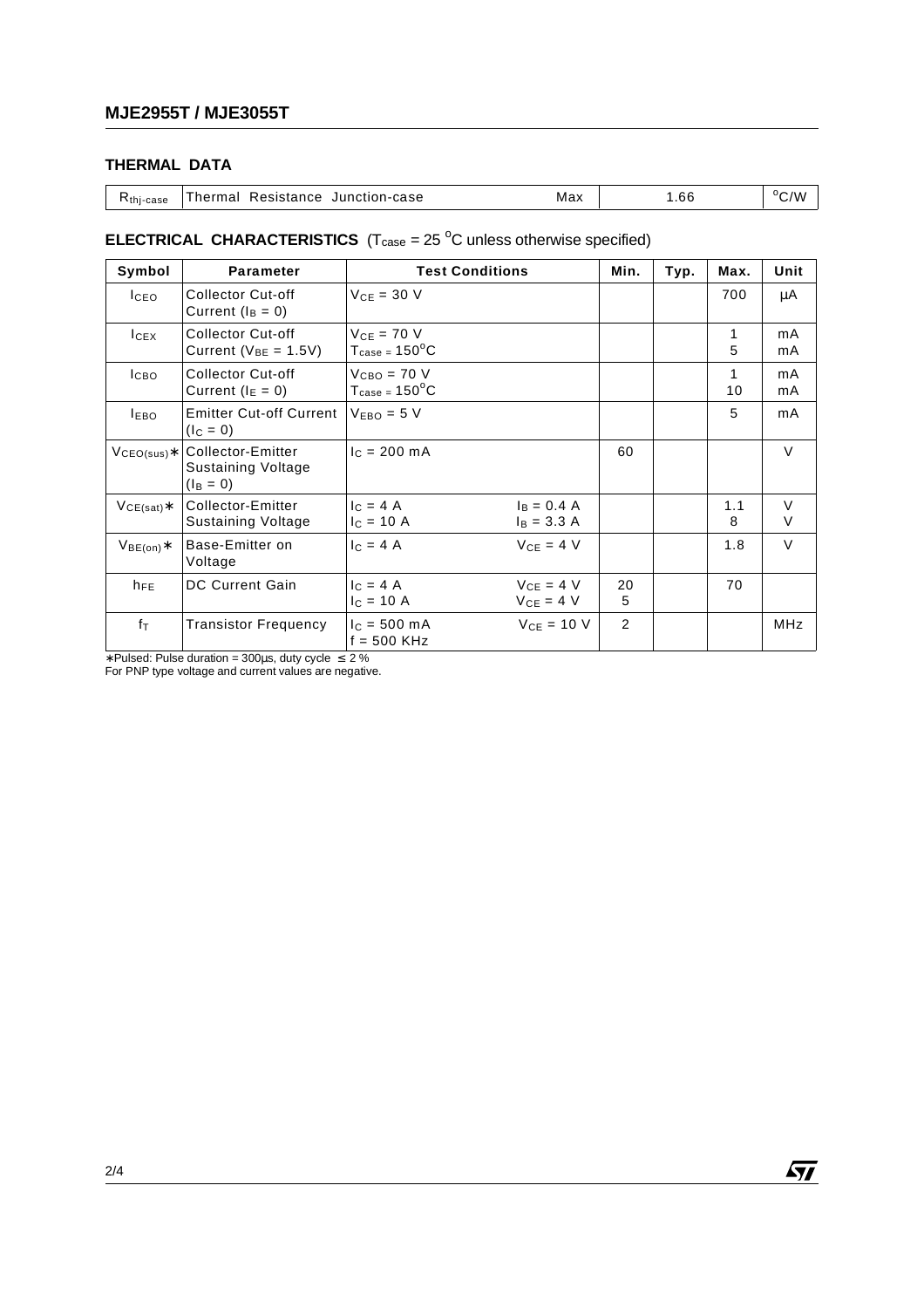|                | mm    |       |       | inch  |       |       |  |
|----------------|-------|-------|-------|-------|-------|-------|--|
| DIM.           | MIN.  | TYP.  | MAX.  | MIN.  | TYP.  | MAX.  |  |
| Α              | 4.40  |       | 4.60  | 0.173 |       | 0.181 |  |
| С              | 1.23  |       | 1.32  | 0.048 |       | 0.052 |  |
| D              | 2.40  |       | 2.72  | 0.094 |       | 0.107 |  |
| E              | 0.49  |       | 0.70  | 0.019 |       | 0.027 |  |
| F              | 0.61  |       | 0.88  | 0.024 |       | 0.034 |  |
| F <sub>1</sub> | 1.14  |       | 1.70  | 0.044 |       | 0.067 |  |
| F <sub>2</sub> | 1.14  |       | 1.70  | 0.044 |       | 0.067 |  |
| G              | 4.95  |       | 5.15  | 0.194 |       | 0.202 |  |
| G <sub>1</sub> | 2.40  |       | 2.70  | 0.094 |       | 0.106 |  |
| H2             | 10.00 |       | 10.40 | 0.394 |       | 0.409 |  |
| L2             |       | 16.40 |       |       | 0.645 |       |  |
| L4             | 13.00 |       | 14.00 | 0.511 |       | 0.551 |  |
| L <sub>5</sub> | 2.65  |       | 2.95  | 0.104 |       | 0.116 |  |
| L <sub>6</sub> | 15.25 |       | 15.75 | 0.600 |       | 0.620 |  |
| L7             | 6.20  |       | 6.60  | 0.244 |       | 0.260 |  |
| L <sub>9</sub> | 3.50  |       | 3.93  | 0.137 |       | 0.154 |  |
| M              |       | 2.60  |       |       | 0.102 |       |  |
| DIA.           | 3.75  |       | 3.85  | 0.147 |       | 0.151 |  |

## **TO-220 MECHANICAL DATA**



 $\overline{M}$ 

l,